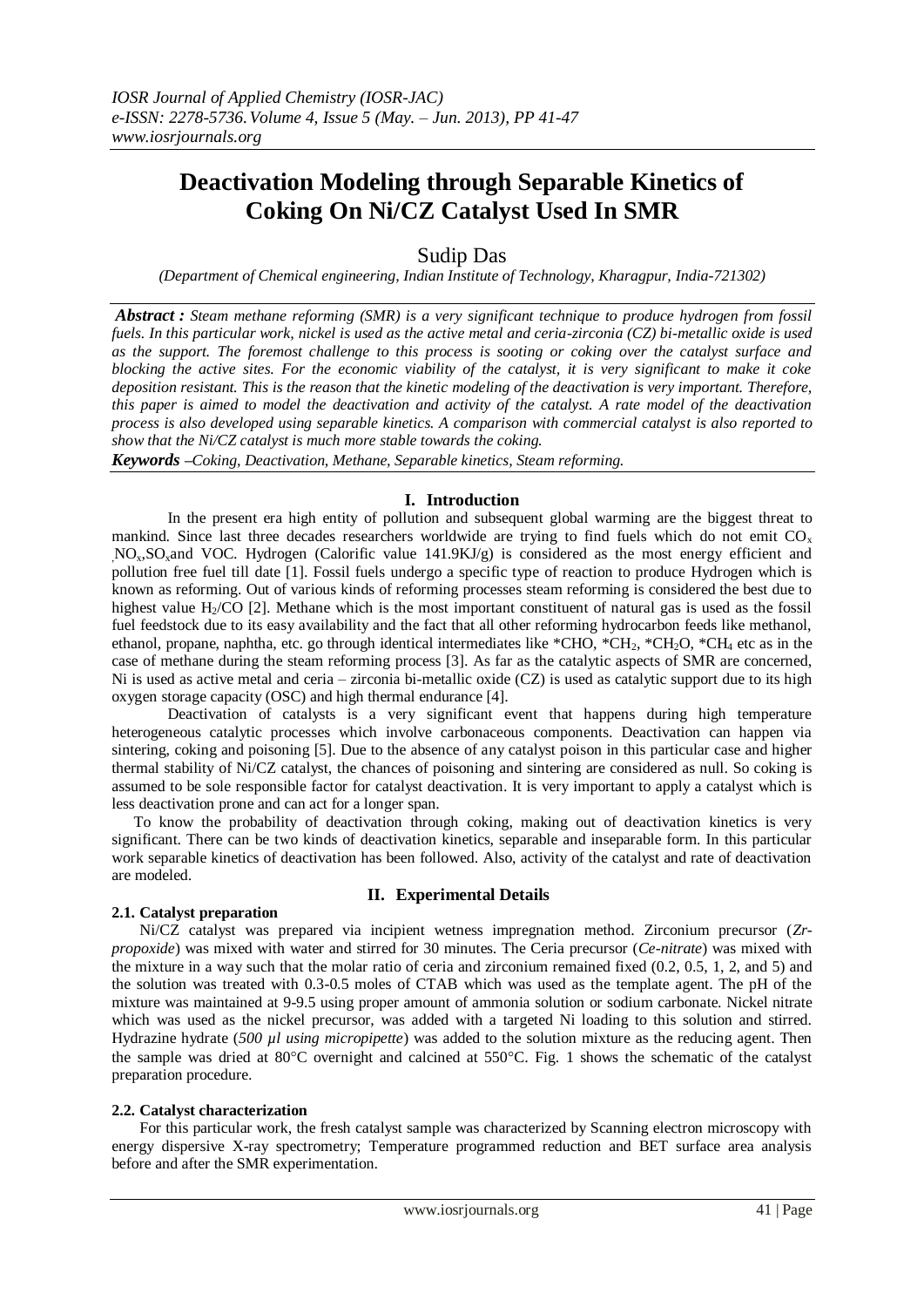

Fig.1. Schematic of catalyst preparation technique.

The microstructures, surface morphology and quantitative elemental distribution analysis of the catalyst were examined by Scanning Electron Microscopy (SEM) coupled with an X-ray Energy Dispersive Spectrometer (EDS). SEM and EDS X-ray measurements were performed using EV060 ZEISS and Oxford instrument, respectively, with an acceleration voltage of 20 kV. Before scanning process, all the samples were coated with gold in a vacuum sputter coater. The surface area, average pore diameter and the pore volume were determined by Nitrogen physisorption. The specific surface area was calculated by the Brunauer–Emmett–Teller (BET) method to the nitrogen adsorption isotherms obtained at liquid nitrogen temperature. The average pore diameter was determined by applying the Barret–Joyner–Halenda (BJH) method. BET surface area was measured by using a Quantachrome AUTOSORB 1 instrument by adsorption of nitrogen at 77K on 200 mg of sample previously degassed at 473K for 2 h under high vacuum. Temperature-programmed reduction (TPR) is a technique for the characterization of solid materials and is often used in the field of heterogeneous catalysis to find the most efficient reduction conditions. The Chemisorption analyser (Micrometrics Autochem II, Micrometrics, USA) was used to know the optimum catalyst activation temperature. A gas mixture of 10 % (V/V) hydrogen in nitrogen was used along with a heating value of 10K/min.



Fig.2. flow diagram of SMR experimental process (F- flowmeter, V- valve, PW- process water, CW- cooling water, GC- gas chromatography).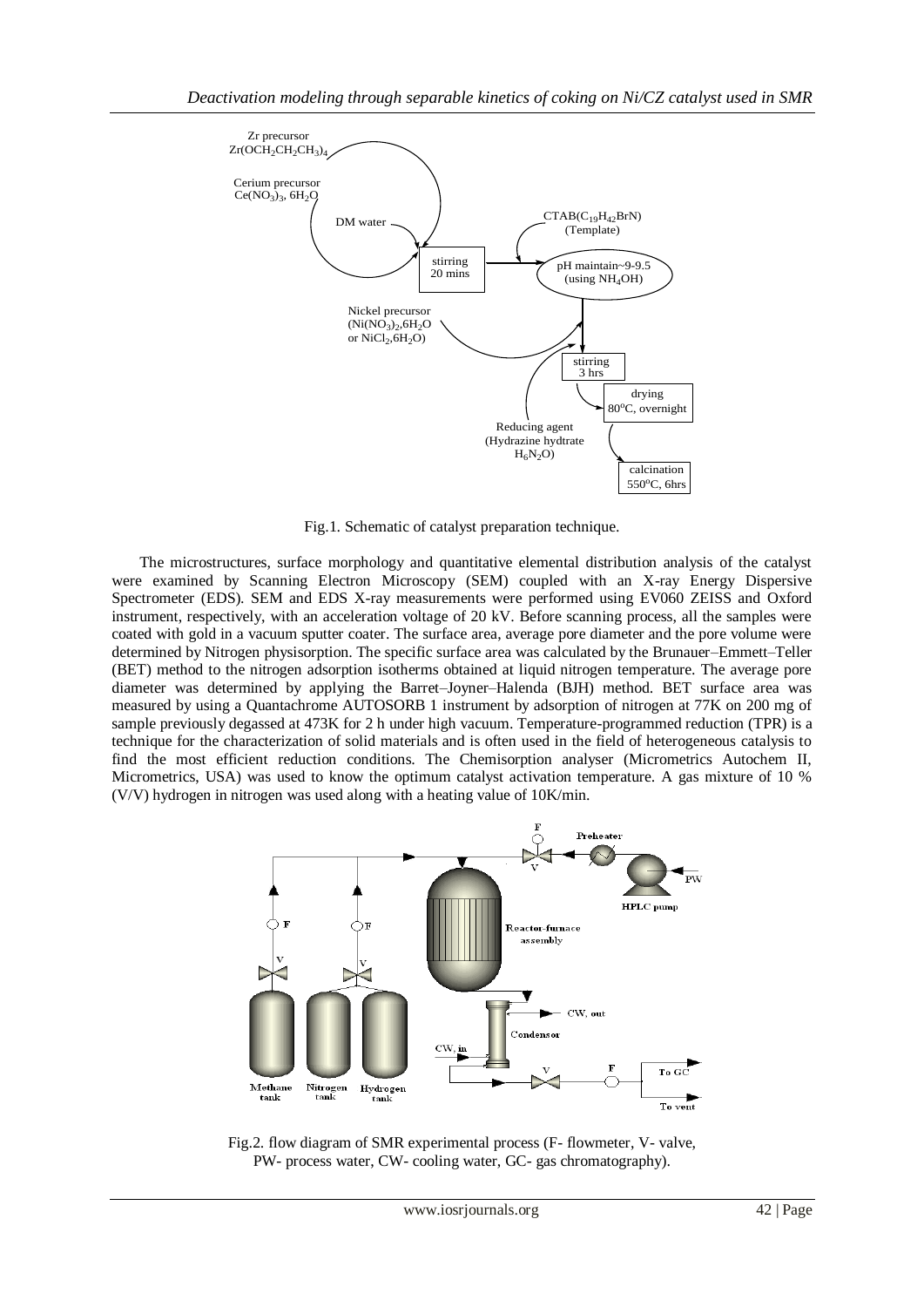# **2.3. SMR experimentation**

The setup consisted of a gas feeding system, liquid feeding system, pre-heater, reactor–furnace assembly, condenser, gas liquid separator, wet gas meter, control system and the necessary piping and related instrumentation. The products were analyzed using an online GC with a thermal conductivity detector (TCD). The gas feeding system consists of gas cylinder of Hydrogen(XL grade, 99.9% purity), methane (XL grade, 99.9% purity) supplied by M/S BOC Gas Pvt. Ltd. The experimental rig consists of two mass flow controllers, one for hydrogen and another for methane. A schematic diagram of the experimental set-up is shown in Fig. 2*.*The liquid feeding system consists of two feed vessels placed on weighing scale, two HPLC (High Pressure Liquid Chromatography) pumps and pre-heater. The liquid feed (water in the present study) was vaporized by means of pre-heater in the upstream of reactor inlet. The main part of the steam reforming unit is reactor-furnace assembly. Reactor of inner diameter 10 mm was used in steam reforming experiment. The reactor was made of tubes of high quality stainless steel designed to withstand a temperature of  $1000^{\circ}$ C. The reactor consists of a thermo-well inside the tube for recording of catalyst bed temperature. Downstream assembly consists of a double pipe heat exchanger (condenser) connected to the downstream of reactor for cooling the product stream. Cooling water is supplied in the counter current mode to condenser. The condensed product was collected in a gas-liquid separator. The product gas flow was measured by a wet gas meter before being vented out.



Fig.3. TPR profiles of prepared catalyst samples.



Fig.4. SEM images of catalyst sample (Left: fresh catalyst, Right: spent catalyst)

# **2.4. Product analysis**

The online Gas Chromatograph (Model: GC 1000 DPR) procured from M/s Chemito Technologies Pvt. Ltd., equipped with a sampling valve (with heating oven), two columns and thermal conductivity detector (TCD) was used for the analysis of liquid and gaseous products. The gaseous products were analyzed using a Spherocarb column (1/8" diameter and length 8') and the liquid products were analyzed using a Porapack Q (1/8" diameter and length 6') column. Nitrogen (99.9 % purity) was used as the carrier gas at a flow rate of 35 cm<sup>3</sup>/min. The GC was calibrated periodically using a calibration gas mixture consisting of H<sub>2</sub>=47.71%,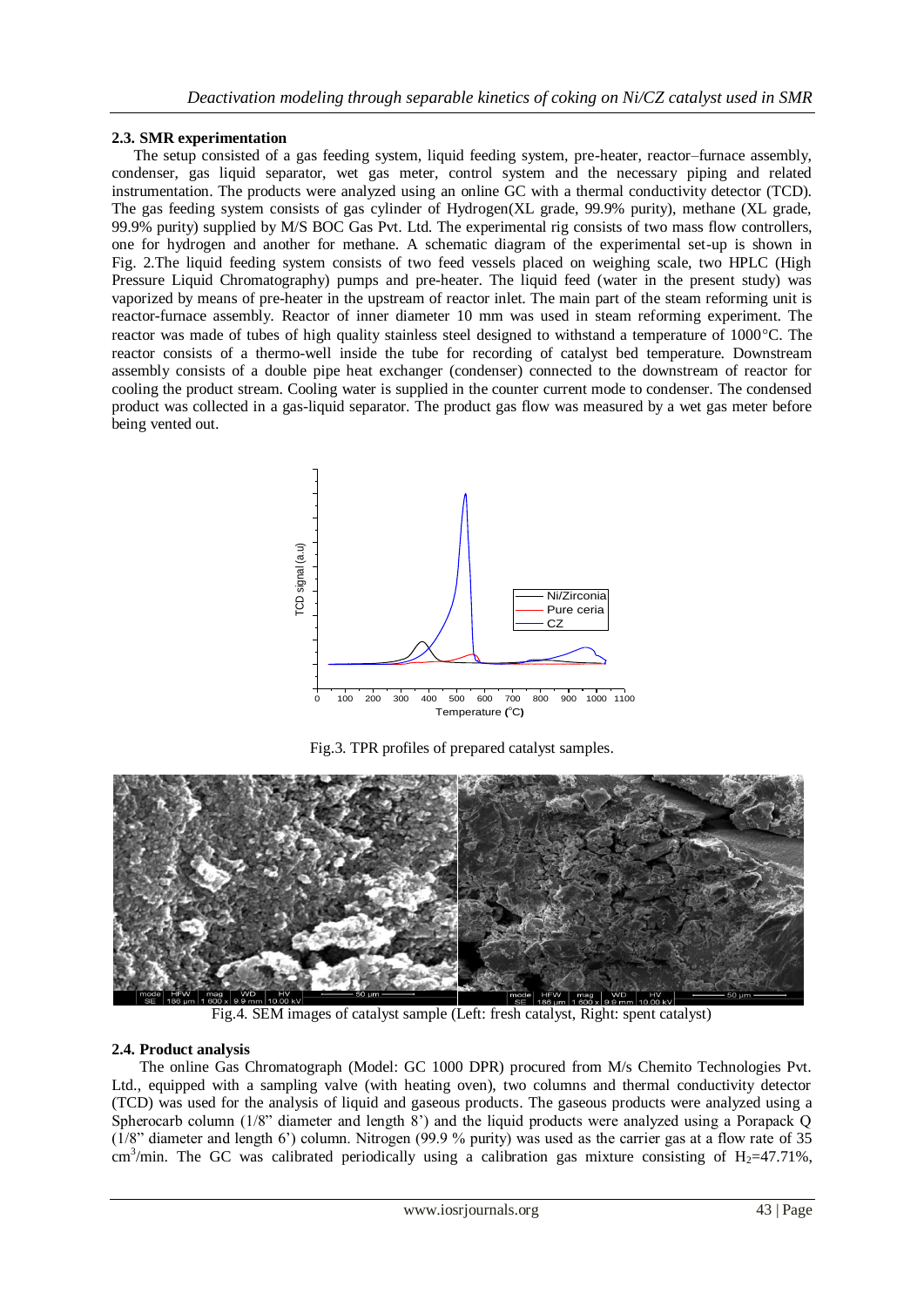CO=20.82%, CH<sub>4</sub>=47.71% and CO<sub>2</sub>=21.86% (all values in v/v) procured from M/s Alchemie Gases and Chemicals Pvt. Ltd., India.



Fig.5. Result of TOS studies of prepared catalyst (S/C feed molar ratio: 6:1, 10% Ni loading, Space-time: 5.56 Kg-cat.hr/mole of methane)



Fig.6. Result of TOS studies of prepared catalyst and commercial catalyst. (10% Ni loading, 6:1 S/C feed molar ratio, 550°C reaction temperature, Space-time: 5.56 Kg-cat.hr/mole of methane).



Fig.7. Result of curve fitting for activity with respect to TOS  $(\text{Function}: \mathbf{a}_{d}(t) = A(1+t)^{m})$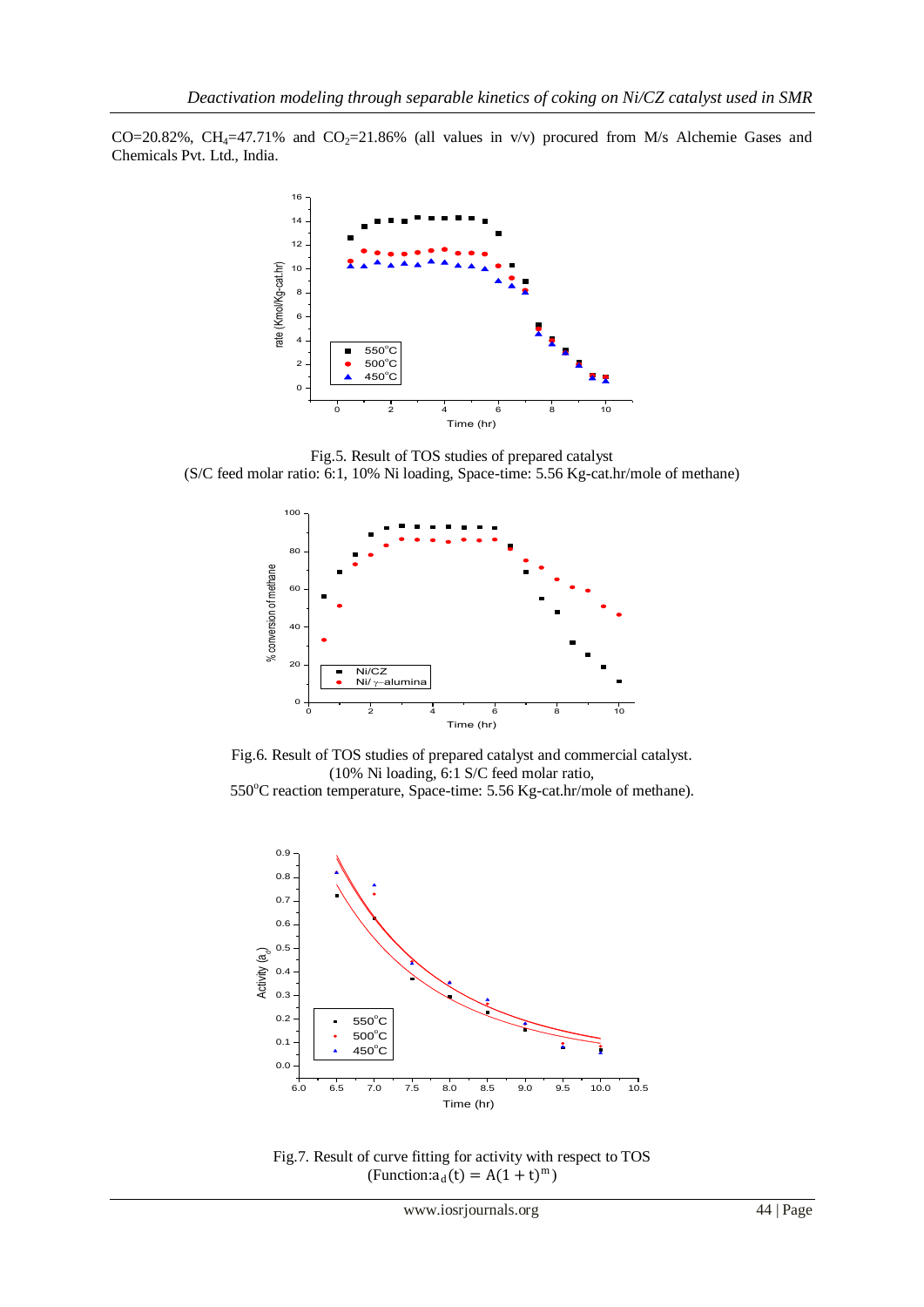

Fig.8. Result of TOS study and curve fitting to estimate Voorhies's parameters (B and n) (S/C feed molar ratio: 6:1, 10% Ni loading, Space-time: 5.56 Kg-cat.hr/mole of methane)

#### **III. Results And Discussions**

Fig. 3 shows the TPR profiles of the preparedcatalyst. TPR profiles are very significant for selecting the activation temperature of the catalyst before actual steam reforming runs. The TPR profiles reveal that Ni catalyst in the form of NiO can be activated within the temperature range of  $350-380^{\circ}$ C, whereas, ceria and zirconia components are having the hydrogen chemisorption temperature at  $500-550^{\circ}$ C and  $>700^{\circ}$ C respectively. Higher thermal stability of zirconia than ceria is observed as expected. Hence, the activation temperature of the prepared catalyst is reported as 350-380 °C.

Fig. 4 illustrates sooting over the catalyst surface. The SEM images of fresh catalyst and spent catalyst clearly indicate coke deposition over the active sites of the catalyst. Results of EDS in TOS studies have been reported in Table which reveals the extent of coking with time.

The effect of coking is also brought to view via the BET-BJH surface area analyses of fresh and spent catalyst in Table-1. Pore volume and average pore diameter have decreased significantly after the SMR experimentation due to coking and subsequent pore blockage.

Fig. 5 shows the TOS studies of prepared catalyst for three different temperatures (450-550 $^{\circ}$ C). It can be seen that, up to 4.5 hrs, the rate remained almost constant and beyond 5 hrs, there was a significant continuous drop of rate with time. This happened due to extensive coking over the catalyst surface.

The result of comparison in terms of methane conversion with varying TOS is shown in Fig. 6. It can be observed that the achieved maximum methane conversion is higher in the case of prepared Ni/CZ catalyst whereas the durability is to be enhanced to make it economically viable.

#### **IV. Deactivation Model**

#### **4.1. Model Description**

Separable kinetic model was applied for the deactivation modeling [6]. First of all it was assumed that deactivation happened only because of coking. As the thermal endurance limit of  $\text{FMWCNT}$  is around 1000 $\textdegree$ C, and there was no detection of presence of catalyst poisons, the assumption obtained qualitative validation.

First of all, activity of the catalyst is defined as the ratio of rate at any time = t to the corresponding initial rate.  $a_d(t) = r_t/r_o$ 

Consecutively, the deactivation rate  $(r_d)$  can be represented as,

$$
-\frac{da_d}{dt} = r
$$

The amount of coke on the surface after a time t has been found to obey the following empirical relationship, which was originally developed by Voorhies [7] and has been found to hold for a wide variety of catalysts and feed streams.

 $C_c = Bt^n$ 

Where, B and n are model parameters.

#### **4.2. Results and discussions**

From Fig. 5 it can be concluded that the deactivation of the catalyst started beyond 6.5 hrs. So the activity of the catalyst was measured for the span of 6.5-10 hrs. The initial rate for a particular temperature was assumed to be the average rate for the span 0-6.5 hrs. Activity of the catalyst were found out and fitted as a function of time for three different temperatures.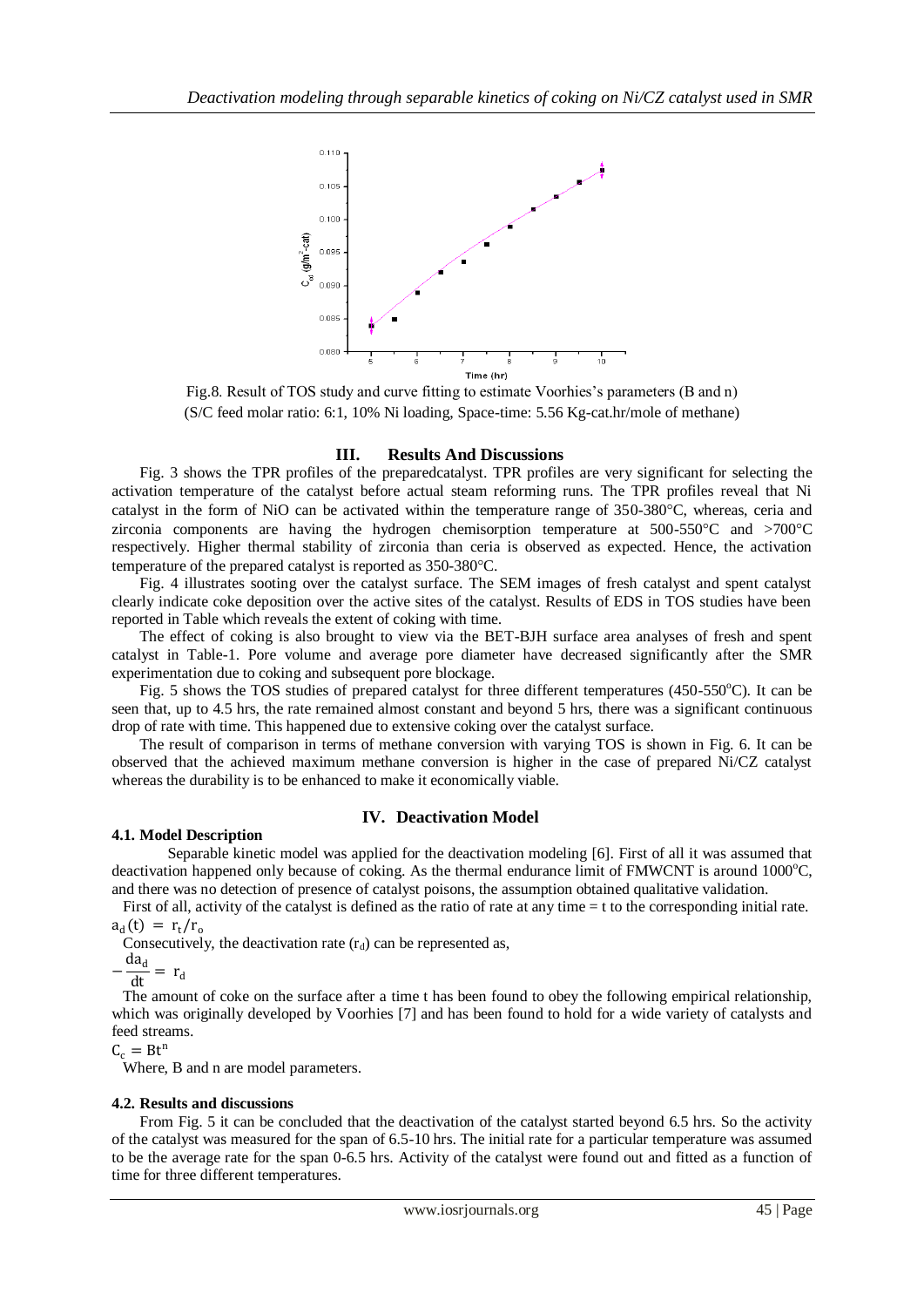Activity was fitted to the equation (see Fig. 7):

 $a_d(t) = A(1 + t)^m$ 

And the values of estimated parameters are shown in Table-2. Hence the deactivation rate becomes,

 $r_d(t) = Am(1+t)^{m-1}$ 

From EDS analysis of spent catalysts (see Table-3), amount of deposited coke was estimated empirically. Those values were used to estimate the values of B and n. Fig. 8 shows the result. Estimated values (using curve fitting technique) of B and n are found as  $B=0.045$ , n= 0.38.

## **V. Conclusion**

Though SMR technique for the production of hydrogen for different purposes is a common practice since last 2-3 decades but due to some major problems and challenges like high amount of  $CO<sub>x</sub>$  formation, less catalyst durability due to sooting, research is still progressing all around the globe. In this work, a quantitative modeling on the deactivation through coking over the SMR catalyst (Ni/CZ) has been reported. 3-4% of average

Table-1. BET-BJH surface area analysis results of fresh and spent catalyst.

| <b>Property</b>       | <b>Fresh catalyst</b>           | <b>Spent catalyst</b>          |
|-----------------------|---------------------------------|--------------------------------|
| BET surface area      | $197.2840 \text{ m}^2/\text{g}$ | $20.1470 \text{ m}^2/\text{g}$ |
| Micropore area        | $21.0831 \text{ m}^2/\text{g}$  | $4.9632 \text{ m}^2/\text{g}$  |
| External surface area | $176.2009 \text{ m}^2/\text{g}$ | $15.1838 \text{ m}^2/\text{g}$ |
| Micropore volume      | $0.303979$ cc/g                 | $0.002174$ cc/g                |
| Average pore diameter | 17.16327 nm                     | 9.82337 nm                     |

| Table-2. Result of parameter estimation. |  |                             |  |  |  |
|------------------------------------------|--|-----------------------------|--|--|--|
| Temperature                              |  | <b>Estimated Papameters</b> |  |  |  |
| $\rm ^{(o}C)$                            |  |                             |  |  |  |

| Temperature | <b>Estimated Papameters</b> |         |  |  |  |  |  |
|-------------|-----------------------------|---------|--|--|--|--|--|
| (°C)        |                             |         |  |  |  |  |  |
| 550         | 4.17E04                     | $-5.41$ |  |  |  |  |  |
| 500         | 3.45E04                     | $-5.24$ |  |  |  |  |  |
| 450         | 4.12E04                     | $-5.33$ |  |  |  |  |  |

| Table-3. EDS studies of spent catalyst with respect to TOS |  |  |  |  |  |
|------------------------------------------------------------|--|--|--|--|--|
|                                                            |  |  |  |  |  |

| TOS (hr)                  |      | ັ                 |      | ◡.◡            |                     | . .  |               | -<br>ം. |                               | ر.,   | 10    |
|---------------------------|------|-------------------|------|----------------|---------------------|------|---------------|---------|-------------------------------|-------|-------|
| $(wt \% )$<br>$\sim$<br>ັ | 2.61 | 2. QQ<br><u> </u> | 4.IO | $\sim$<br>4.68 | -<br>$\sim$<br>5.36 | 5.99 | $\sim$<br>ے ب | 0.11    | $\sim$ $\sim$<br>$\sim$<br>ر. | 10.23 | 11.98 |

error came into picture as the consequence of the model assumptions and curve fitting. It has been assumed that coking happened only due to encapsulating coking and not because of filamentous coking. Also it has been assumed that there was no effect of sintering and poisoning, the argument behind these have been discussed earlier in this paper. In future, Langmuir-Hinshelwood mechanism or inseparable kinetics of deactivation can be incorporated into the same work. Yet, a descent model prediction and parameter estimation along with rigorous experimentation have been done.

#### **Acknowledgement**

The author would like to express the sincerest gratitude to Dr. Narayan C Pradhan (Professor, Department of Chemical Engg., Indian Institute of Technology, Kharagpur, West Bengal, India) and Dr. Rajaram Bal (NCA, CSIR-Indian Institute of Petroleum, Dehradun, Uttarakhand, India) for their technical supports. Above all, I am thankful to my family, whose blessings have always played a vital role in all the walks of my life.

#### **Nomenclature**

| <b>Symbol</b> | <b>Significance</b>                                                  |
|---------------|----------------------------------------------------------------------|
| $a_d$         | Activity of the catalyst                                             |
| A, B          | Model parameters                                                     |
| $C_c$         | Concentration of deposited coke over catalyst surface $(g/m^2$ -cat) |
| m, n          | Model parameters                                                     |
|               | Time (hr)                                                            |
| $r_{0}$       | Initial rate of SMR reaction (Kmol/Kg-cat.hr)                        |
| $r_d$         | Rate of SMR reaction at any time t (Kmol/Kg-cat.hr)                  |
|               | Rate of deactivation $(hr^{-1})$                                     |